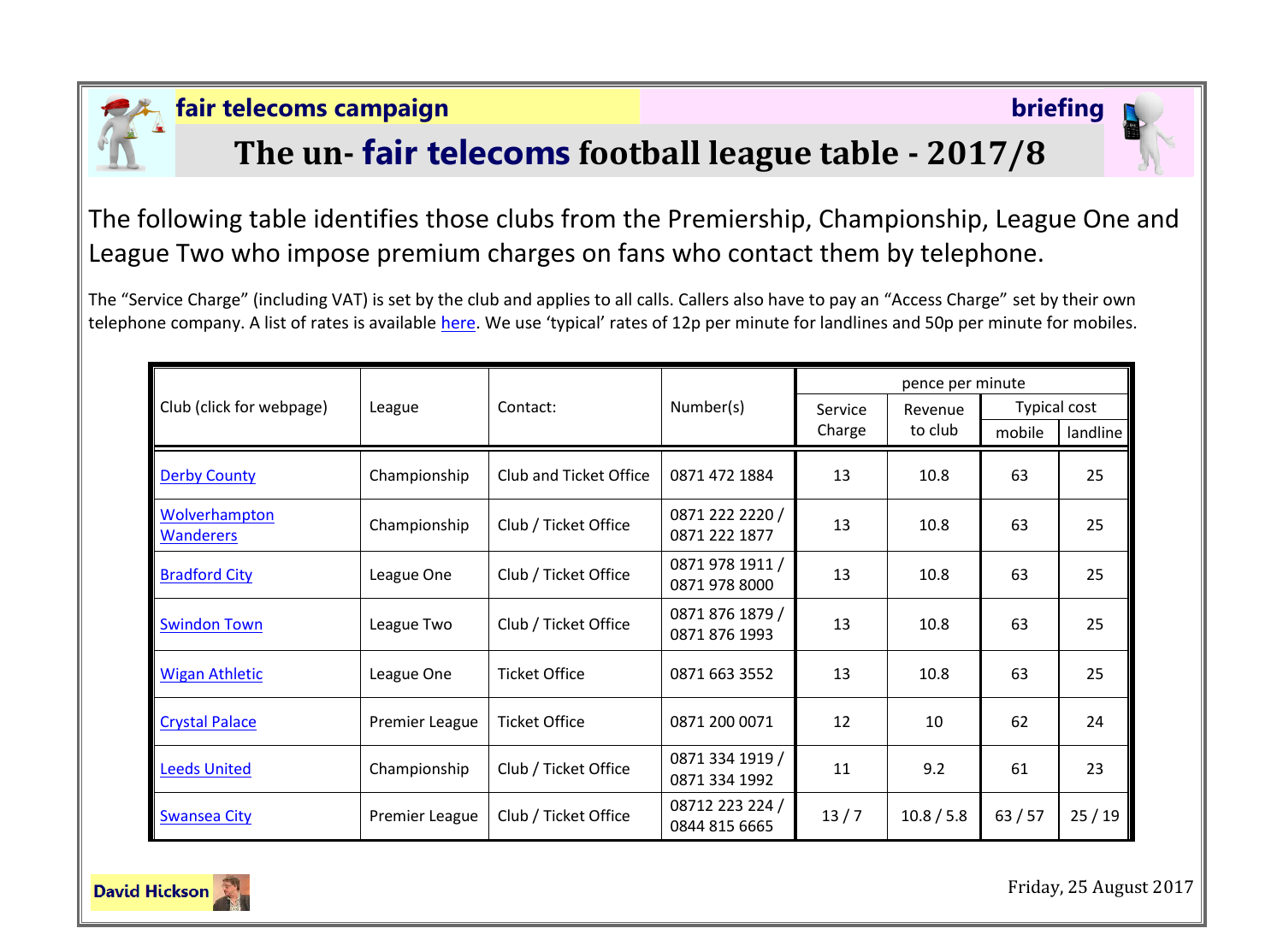

## **fair telecoms campaign briefing**



# **The un- fair telecoms football league table - 2017/8**

| Club (click for webpage)        | League                | Contact:                                      | Number(s)                        | pence per minute  |                    |                     |          |
|---------------------------------|-----------------------|-----------------------------------------------|----------------------------------|-------------------|--------------------|---------------------|----------|
|                                 |                       |                                               |                                  | Service<br>Charge | Revenue<br>to club | <b>Typical cost</b> |          |
|                                 |                       |                                               |                                  |                   |                    | mobile              | landline |
| <b>Newcastle United</b>         | Premier League        | Club and Ticket Office                        | 0844 372 1892                    | $\overline{7}$    | 5.8                | 57                  | 19       |
| <b>Bolton Wanderers</b>         | Championship          | Club and Ticket Office                        | 0844 871 2932                    | 7                 | 5.8                | 57                  | 19       |
| <b>Fulham</b>                   | Championship          | Club / Membership                             | 0843 208 1222 /<br>0843 208 1234 | 7                 | 5.8                | 57                  | 19       |
| Middlesbrough                   | Championship          | Store / Ticket Office                         | 0844 499 2676 /<br>0844 499 1234 | 7                 | 5.8                | 57                  | 19       |
| Rochdale                        | League One            | Club and Ticket Office                        | 0844 826 1907                    | $\overline{7}$    | 5.8                | 57                  | 19       |
| <b>Brighton and Hove Albion</b> | Premier League        | <b>Ticket Office</b>                          | 0844 327 1901                    | $\overline{7}$    | 5.8                | 57                  | 19       |
| <b>Burnley</b>                  | Premier League        | <b>Ticket Office</b>                          | 0844 807 1882                    | $\overline{7}$    | 5.8                | 57                  | 19       |
| Liverpool                       | <b>Premier League</b> | <b>Ticket Office (specific</b><br>sales only) | 0843 170 5555                    | $\overline{7}$    | 5.8                | 57                  | 19       |
| <b>Millwall</b>                 | Championship          | <b>Ticket Office</b>                          | 0844 826 2004                    | $\overline{7}$    | 5.8                | 57                  | 19       |
| <b>Norwich City</b>             | Championship          | <b>Ticket Office</b>                          | 0844 826 1902                    | $\overline{7}$    | 5.8                | 57                  | 19       |
| <b>Queens Park Rangers</b>      | Championship          | <b>Ticket Office</b>                          | 0844 477 7007                    | $\overline{7}$    | 5.8                | 57                  | 19       |
| <b>Blackpool</b>                | League One            | <b>Ticket Office</b>                          | 0844 847 1953                    | $\overline{7}$    | 5.8                | 57                  | 19       |
| <b>Peterborough United</b>      | League One            | <b>Ticket Office</b>                          | 0844 847 1934                    | $\overline{7}$    | 5.8                | 57                  | 19       |
| <b>Southend United</b>          | League One            | <b>Ticket Office</b>                          | 0844 477 0077                    | $\overline{7}$    | 5.8                | 57                  | 19       |
| <b>Carlisle United</b>          | League Two            | <b>Ticket Office</b>                          | 0844 371 1921                    | $\overline{7}$    | 5.8                | 57                  | 19       |
| Southampton                     | Premier League        | Club / Shop                                   | 0845 688 9448 /<br>0845 688 9433 | 3                 | 2.5                | 53                  | 15       |
| <b>Cardiff City</b>             | Championship          | Club / Ticket Office                          | 0845 365 1115 /<br>0845 345 1400 | 3                 | 2.5                | 53                  | 15       |



Friday, 25 August 2017